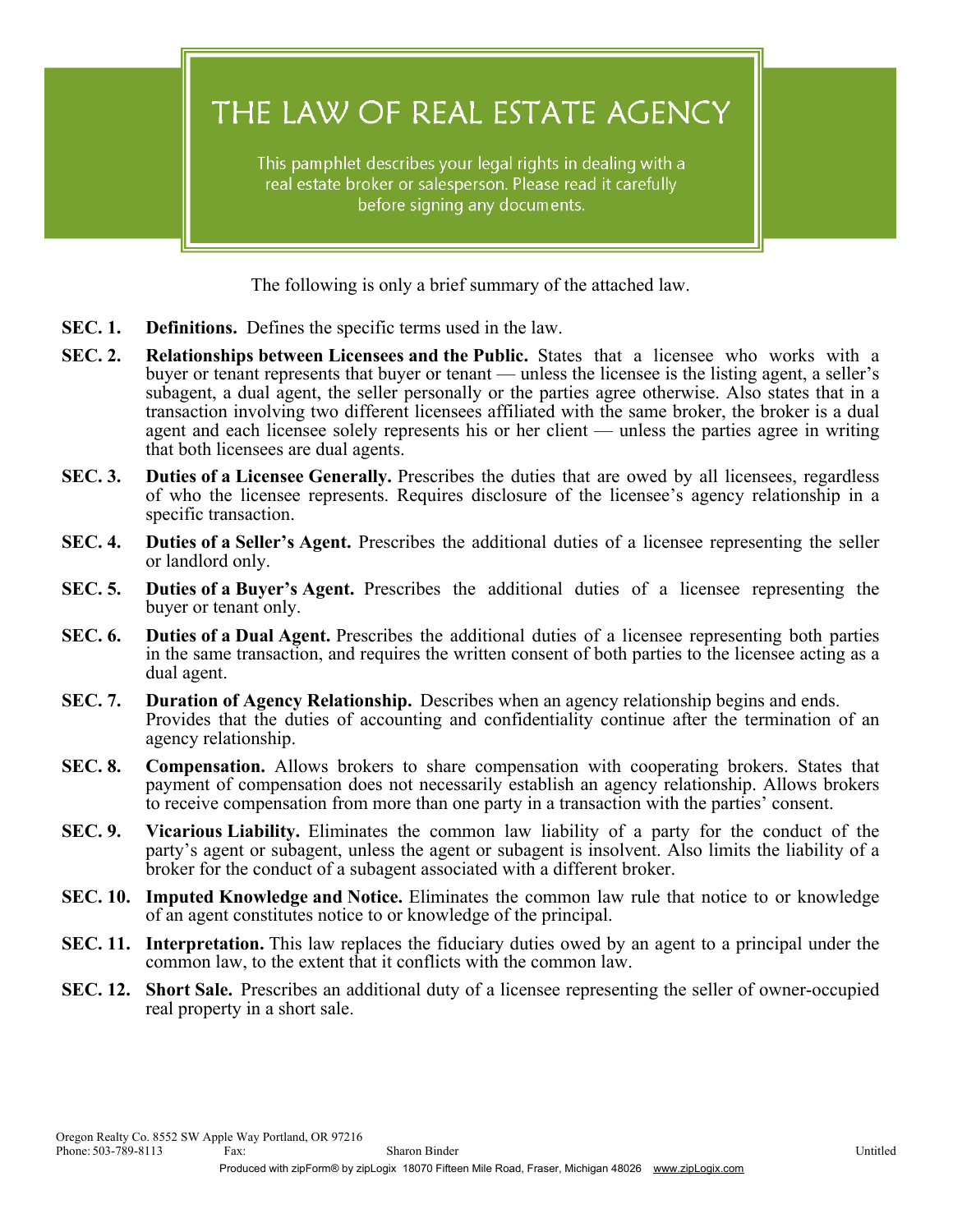### **SECTION 1: DEFINITIONS.**

Unless the context clearly requires otherwise, the definitions in this section apply throughout this chapter.

(1) "Agency relationship" means the agency relationship created under this chapter or by written agreement between a licensee and a buyer and/or seller relating to the performance of real estate brokerage services by the licensee.

(2) "Agent" means a licensee who has entered into an agency relationship with a buyer or seller.

(3) "Business opportunity" means and includes a business, business opportunity, and goodwill of an existing business, or any one or combination thereof.

(4) "Buyer" means an actual or prospective purchaser in a real estate transaction, or an actual or prospective tenant in a real estate rental or lease transaction, as applicable.

(5) "Buyer's agent" means a licensee who has entered into an agency relationship with only the buver in a real estate transaction, and includes sub-agents engaged by a buyer's agent.

(6) "Confidential information" means information from or concerning a principal of a licensee that:

> (a) Was acquired by the licensee during the course of an agency relationship with the principal;

> (b)The principal reasonably expects to be kept confidential;

> (c) The principal has not disclosed or authorized to be disclosed to third parties;

> (d)Would, if disclosed, operate to the detriment of the principal; and

> (e) The principal personally would not be obligated to disclose to the other party.

(7) "Dual agent" means a licensee who has entered into an agency relationship with both the buyer and seller in the same transaction.

(8) "Licensee" means a real estate broker, associate real estate broker, or real estate salesperson, as those terms are defined in chapter 18.85 RCW.

(9) "Material fact" means information that substantially adversely affects the value of the property or a party's ability to perform its obligations in a real estate transaction, or operates to materially impair or defeat the purpose of the transaction. The fact or suspicion that the property, or any neighboring property, is or was the site of a murder, suicide or other death, rape or other sex crime, assault or other violent crime, robbery or burglary, illegal drug activity, gang-related activity, political or religious activity, or other act, occurrence, or use not adversely affecting the physical condition of or title to the property is not a material fact.

(10) "Owner-occupied real property" means real property consisting solely of a single-family residence, a residential condominium unit, or a residential cooperative unit that is the principal residence of the borrower.

(11) "Principal" means a buyer or a seller who has entered into an agency relationship with a licensee.

(12) "Real estate brokerage services" means the rendering of services for which a real estate license is required under chapter 18.85 RCW.

(13) "Real estate transaction" or "transaction" means an actual or prospective transaction involving a purchase, sale, option, or exchange of any interest in real property or a business opportunity, or a lease or rental of real property. For purposes of this chapter, a prospective transaction does not exist until a written offer has been signed by at least one of the parties.

(14) "Seller" means an actual or prospective seller in a real estate transaction, or an actual or prospective landlord in a real estate rental or lease transaction, as applicable.

(15) "Seller's agent" means a licensee who has entered into an agency relationship with only the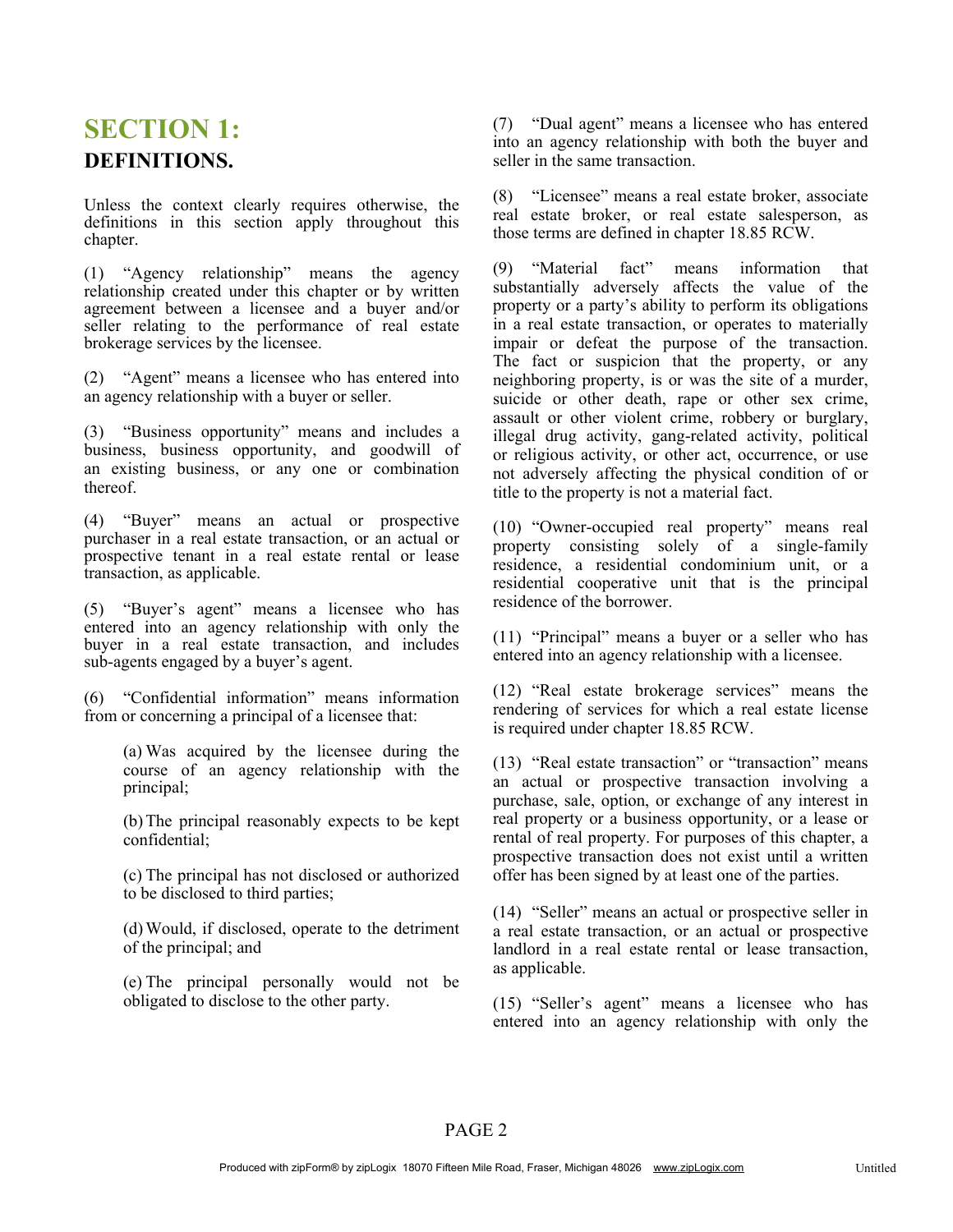seller in a real estate transaction, and includes subagents engaged by a seller's agent.

(16) "Subagent" means a licensee who is engaged to act on behalf of a principal by the principal's agent where the principal has authorized the agent in writing to appoint subagents.

in one transaction and at the same time not representing that party in a different transaction involving that party, if the licensee complies with this chapter in establishing the relationships for each transaction.

### **SECTION 2:**

#### **RELATIONSHIPS BETWEEN LICENSEES AND THE PUBLIC.**

(1) A licensee who performs real estate brokerage services for a buyer is a buyer's agent unless the:

> (a) Licensee has entered into a written agency agreement with the seller, in which case the licensee is a seller's agent;

> (b)Licensee has entered into a subagency agreement with the seller's agent, in which case the licensee is a seller's agent;

> (c) Licensee has entered into a written agency agreement with both parties, in which case the licensee is a dual agent;

(d)Licensee is the seller or one of the sellers; or

(e) Parties agree otherwise in writing after the licensee has complied with section 3(1)(f) of this act.

(2) In a transaction in which different licensees affiliated with the same broker represent different parties, the broker is a dual agent, and must obtain the written consent of both parties as required under section 6 of this act. In such a case, each licensee shall solely represent the party with whom the licensee has an agency relationship, unless all parties agree in writing that both licensees are dual agents.

(3) A licensee may work with a party in separate transactions pursuant to different relationships, including, but not limited to, representing a party

### **SECTION 3: DUTIES OF A LICENSEE GENERALLY.**

(1) Regardless of whether the licensee is an agent, a licensee owes to all parties to whom the licensee renders real estate brokerage services the following duties, which may not be waived:

(a) To exercise reasonable skill and care;

(b)To deal honestly and in good faith;

to an existing contract to purchase; (c) To present all written offers, written notices and other written communications to and from either party in a timely manner, regardless of whether the property is subject to an existing contract for sale or the buyer is already a party

(d)To disclose all existing material facts known by the licensee and not apparent or readily ascertainable to a party; provided that this subsection shall not be construed to imply any duty to investigate matters that the licensee has not agreed to investigate;

(e) To account in a timely manner for all money and property received from or on behalf of either party;

(f) To provide a pamphlet on the law of real estate agency in the form prescribed in section 13 of this act to all parties to whom the licensee renders real estate brokerage services, before the party signs an agency agreement with the licensee, signs an offer in a real estate transaction handled by the licensee, consents to dual agency, or waives any rights, under section  $2(1)(e)$ ,  $4(1)(e)$ ,  $5(1)(e)$ , or  $6(2)(e)$  or (f) of this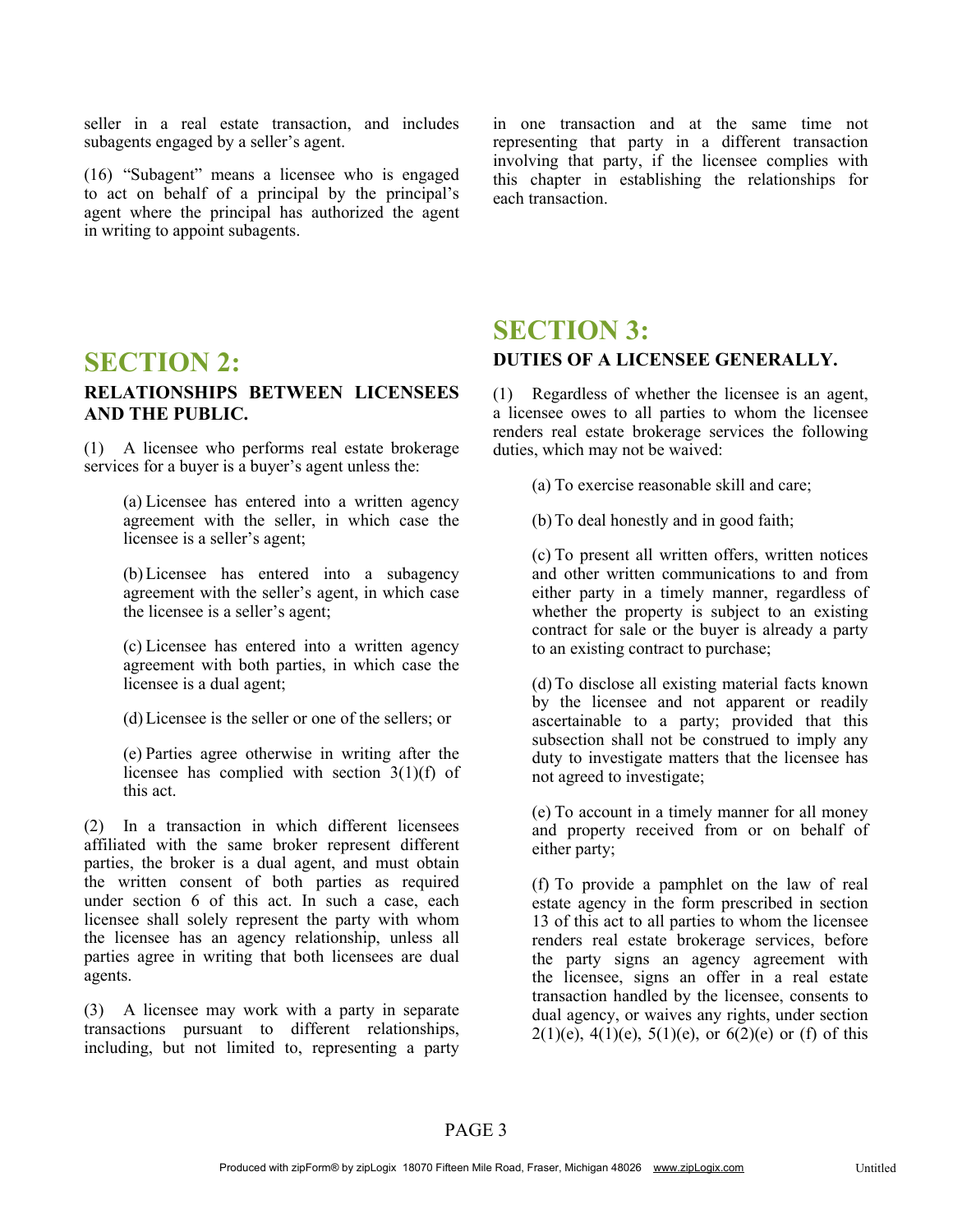act, whichever occurs earliest; and

(g)To disclose in writing to all parties to whom the licensee renders real estate brokerage services, before the party signs an offer in a real estate transaction handled by the licensee, whether the licensee represents the buyer, the seller, both parties, or neither party. The disclosure shall be set forth in a separate paragraph entitled "Agency Disclosure" in the agreement between the buyer and seller or in a separate writing entitled "Agency Disclosure."

(2) Unless otherwise agreed, a licensee owes no duty to conduct an independent inspection of the property or to conduct an independent investigation of either party's financial condition, and owes no duty to independently verify the accuracy or completeness of any statement made by either party or by any source reasonably believed by the licensee to be reliable.

**SECTION 4: DUTIES OF A SELLER'S AGENT.**

# (1) Unless additional duties are agreed to in writing

signed by a seller's agent, the duties of a seller's agent are limited to those set forth in section 3 of this act and the following, which may not be waived except as expressly set forth in (e) of this subsection:

> (a) To be loyal to the seller by taking no action that is adverse or detrimental to the seller's interest in a transaction;

> (b)To timely disclose to the seller any conflicts of interest;

> (c) To advise the seller to seek expert advice on matters relating to the transaction that are beyond the agent's expertise;

> (d)Not to disclose any confidential information from or about the seller, except under subpoena

or court order, even after termination of the agency relationship; and

(e) Unless otherwise agreed to in writing after the seller's agent has complied with section 3(1)(f) of this act, to make a good faith and continuous effort to find a buyer for the property; except that a seller's agent is not obligated to seek additional offers to purchase the property while the property is subject to an existing contract for sale.

(2) (a) The showing of properties not owned by the seller to prospective buyers or the listing of competing properties for sale by a seller's agent does not in and of itself breach the duty of loyalty to the seller or create a conflict of interest.

> duty of loyalty to the sellers or create a conflict of interest. (b)The representation of more than one seller by different licensees affiliated with the same broker in competing transactions involving the same buyer does not in and of itself breach the

### **SECTION 5: DUTIES OF A BUYER'S AGENT.**

(1) Unless additional duties are agreed to in writing signed by a buyer's agent, the duties of a buyer's agent are limited to those set forth in section 3 of this act and the following, which may not be waived except as expressly set forth in (e) of this subsection:

> (a) To be loyal to the buyer by taking no action that is adverse or detrimental to the buyer's interest in a transaction;

> (b)To timely disclose to the buyer any conflicts of interest;

> (c) To advise the buyer to seek expert advice on matters relating to the transaction that are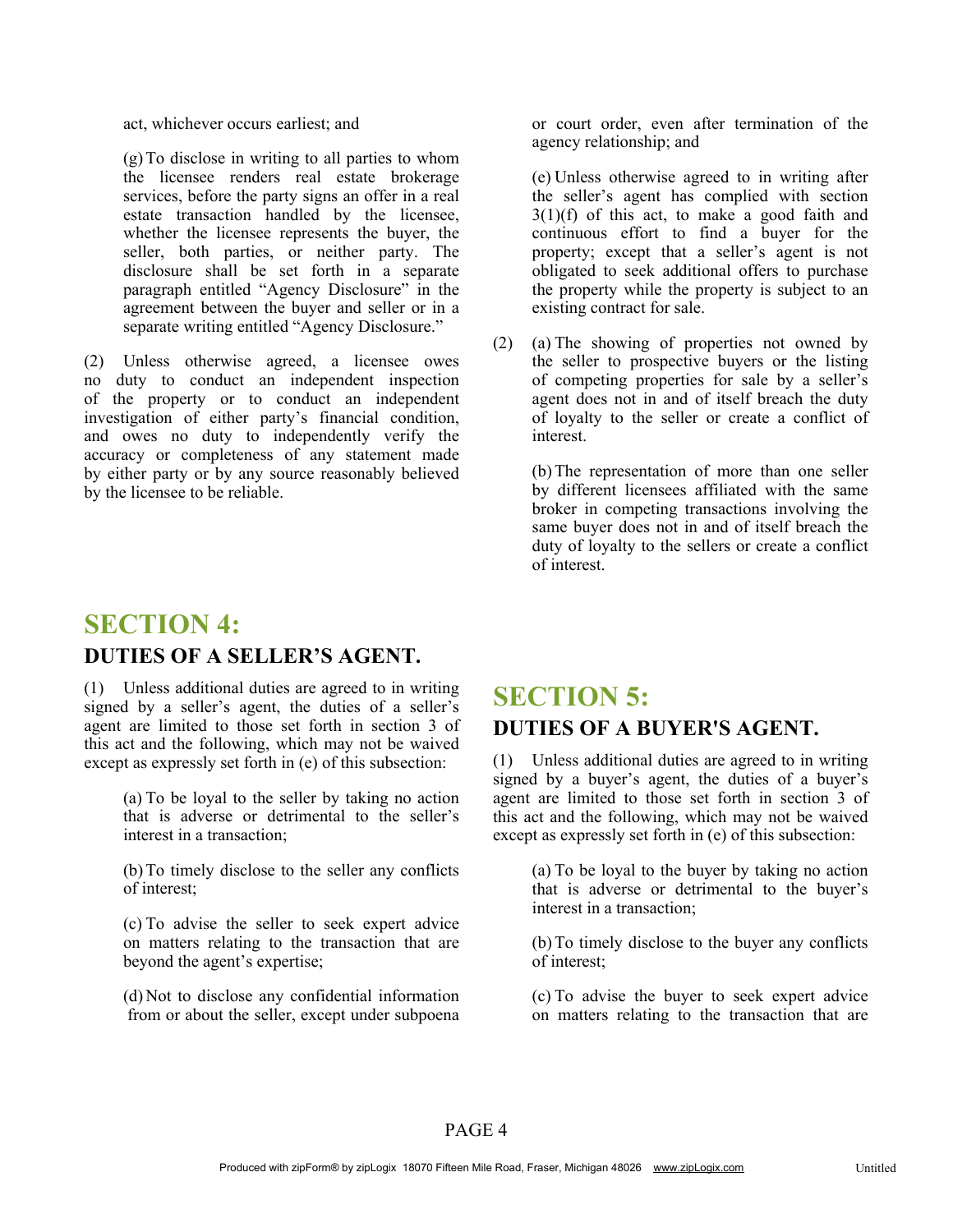beyond the agent's expertise;

or court order, even after termination of the agency relationship; and (d)Not to disclose any confidential information from or about the buyer, except under subpoena

(e) Unless otherwise agreed to in writing after the buyer's agent has complied with section 3(1)(f) of this act, to make a good faith and continuous effort to find a property for the buyer; except that a buyer's agent is not obligated to:

(i) seek additional properties to purchase while the buyer is a party to an existing contract to purchase; or

(ii) show properties as to which there is no written agreement to pay compensation to the buyer's agent.

(2) (a) The showing of property in which a buyer is interested to other prospective buyers by a buyer's agent does not in and of itself breach the duty of loyalty to the buyer or create a conflict of interest.

> (b)The representation of more than one buyer by different licensees affiliated with the same broker in competing transactions involving the same property does not in and of itself breach the duty of loyalty to the buyers or create a conflict of interest.

### **SECTION 6: DUTIES OF A DUAL AGENT.**

(1) Notwithstanding any other provision of this chapter, a licensee may act as a dual agent only with the written consent of both parties to the transaction after the dual agent has complied with section  $3(1)(f)$  of this act, which consent must include a statement of the terms of compensation.

(2) Unless additional duties are agreed to in writing

signed by a dual agent, the duties of a dual agent are limited to those set forth in section 3 of this act and the following, which may not be waived except as expressly set forth in (e) and (f) of this subsection:

> (a) To take no action that is adverse or detrimental to either party's interest in a transaction;

> (b)To timely disclose to both parties any conflicts of interest;

> (c) To advise both parties to seek expert advice on matters relating to the transaction that are beyond the dual agent's expertise;

> under subpoena or court order, even after (d)Not to disclose any confidential information from or about either party, except termination of the agency relationship;

> (e) Unless otherwise agreed to in writing after the dual agent has complied with section  $3(1)(f)$ of this act, to make a good faith and continuous effort to find a buyer for the property; except that a dual agent is not obligated to seek additional offers to purchase the property while the property is subject to an existing contract for sale; and

> (f) Unless otherwise agreed to in writing after the dual agent has complied with section  $3(1)(f)$ of this act, to make a good faith and continuous effort to find a property for the buyer; except that a dual agent is not obligated to:

(i) seek additional properties to purchase while the buyer is a party to an existing contract to purchase; or

(ii) show properties as to which there is no written agreement to pay compensation to the dual agent.

(3) (a) The showing of properties not owned by the seller to prospective buyers or the listing of competing properties for sale by a dual agent does not in and of itself constitute action that is adverse or detrimental to the seller or create a conflict of interest.

(b)The representation of more than one seller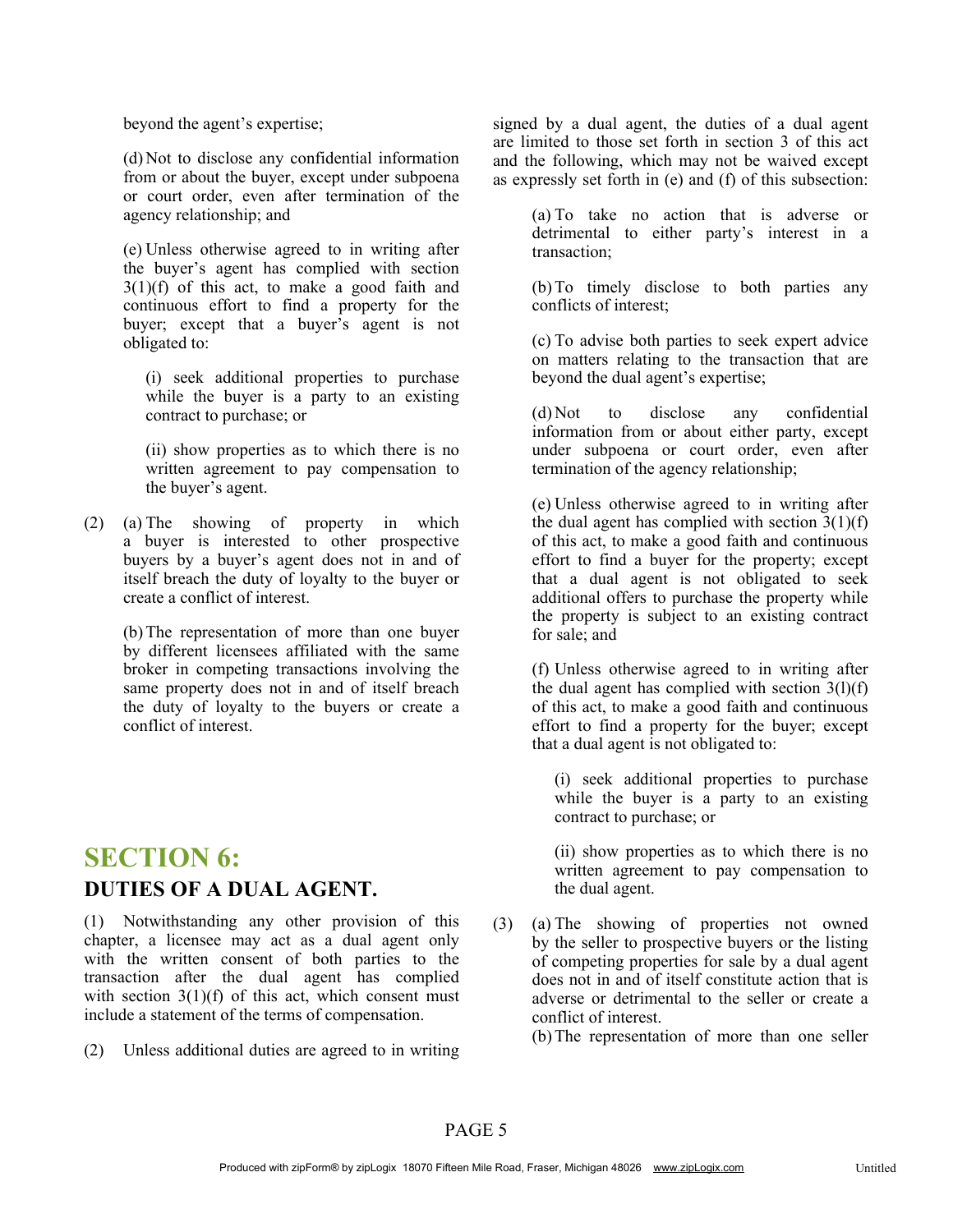action that is adverse or detrimental to the sellers or create a conflict of interest. by different licensees affiliated with the same broker in competing transactions involving the same buyer does not in and of itself constitute

(a) The showing of property in which a buyer (4) is interested to other prospective buyers or the presentation of additional offers to purchase property while the property is subject to a transaction by a dual agent does not in and of itself constitute action that is adverse or detrimental to the buyer or create a conflict of interest.

(b)The representation of more than one buyer by different licensees affiliated with the same broker in competing transactions involving the same property does not in and of itself constitute action that is adverse or detrimental to the buyer or create a conflict of interest.

### **SECTION 7:**

#### **DURATION OF AGENCY RELATIONSHIP.**

(1) The agency relationships set forth in this chapter commence at the time that the licensee undertakes to provide real estate brokerage services to a principal and continue until the earliest of the following:

(a) Completion of performance by the licensee;

(b)Expiration of the term agreed upon by the parties;

(c) Termination of the relationship by mutual agreement of the parties; or

(d)Termination of the relationship by notice from either party to the other. However, such a termination does not affect the contractual rights of either party.

(2) Except as otherwise agreed to in writing, a licensee owes no further duty after termination of the agency relationship, other than the duties of:

(a) Accounting for all moneys and property received during the relationship; and

(b)Not disclosing confidential information.

### **SECTION 8: COMPENSATION.**

(1) In any real estate transaction, the broker's compensation may be paid by the seller, the buyer, a third party, or by sharing the compensation between brokers.

(2) An agreement to pay or payment of compensation does not establish an agency relationship between the party who paid the compensation and the licensee.

(3) A seller may agree that a seller's agent may share with another broker the compensation paid by the seller.

(4) A buyer may agree that a buyer's agent may share with another broker the compensation paid by the buyer.

(5) A broker may be compensated by more than one party for real estate brokerage services in a real estate transaction, if those parties consent in writing at or before the time of signing an offer in the transaction.

(6) A buyer's agent or dual agent may receive compensation based on the purchase price without breaching any duty to the buyer.

(7) Nothing contained in this chapter negates the requirement that an agreement authorizing or employing a licensee to sell or purchase real estate for compensation or a commission be in writing and signed by the seller or buyer.